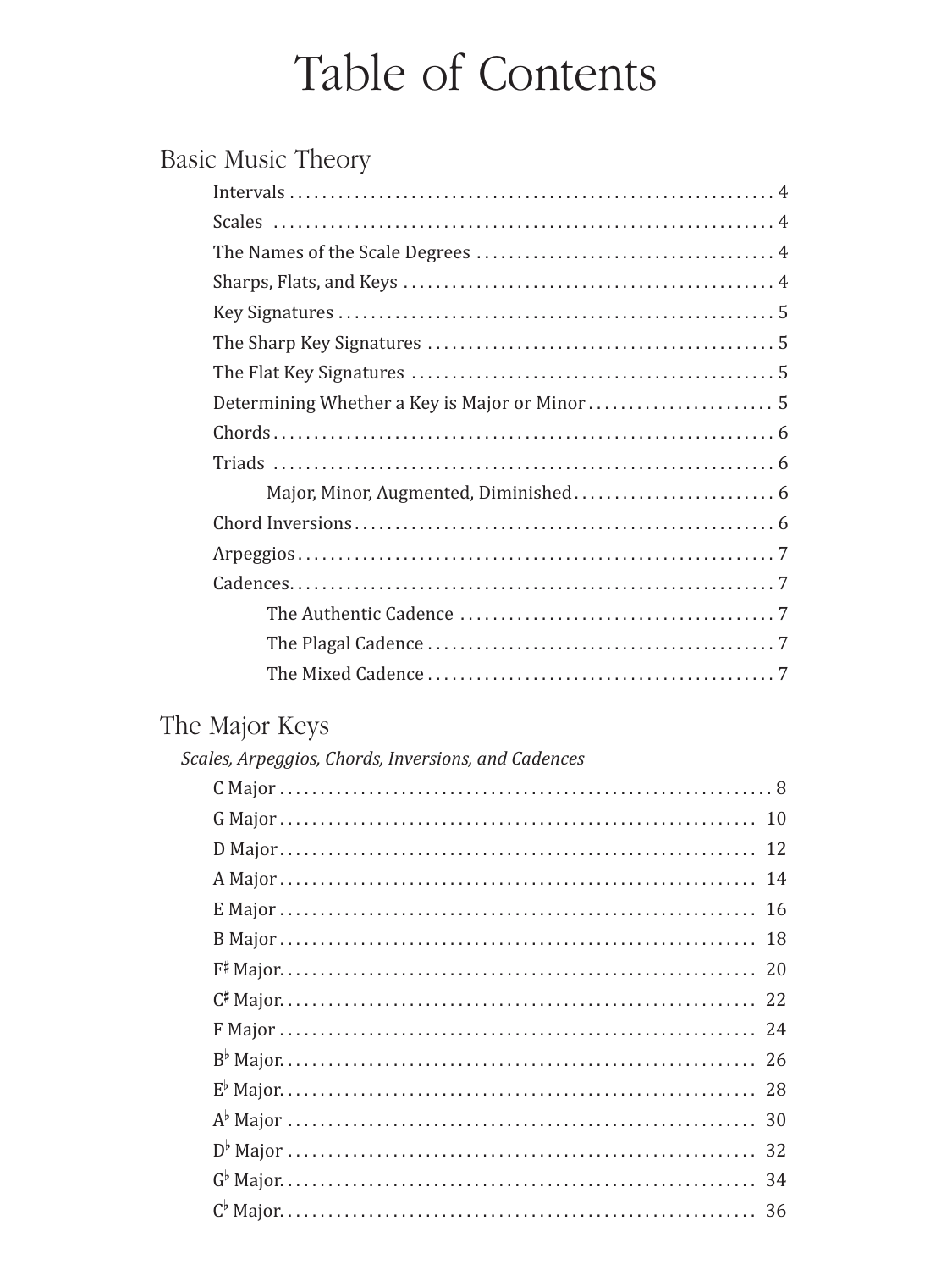| Introduction To The Minor Keys                      |    |  |
|-----------------------------------------------------|----|--|
|                                                     | 38 |  |
|                                                     | 38 |  |
|                                                     |    |  |
|                                                     |    |  |
|                                                     |    |  |
| The Minor Keys                                      |    |  |
| Scales, Arpeggios, Chords, Inversions, and Cadences |    |  |
|                                                     | 40 |  |
|                                                     | 42 |  |
|                                                     |    |  |
|                                                     | 46 |  |
|                                                     | 48 |  |
|                                                     |    |  |
|                                                     |    |  |
|                                                     |    |  |
|                                                     | 56 |  |
|                                                     |    |  |
|                                                     |    |  |
|                                                     | 62 |  |
|                                                     |    |  |
|                                                     |    |  |
|                                                     |    |  |
| Appendix                                            |    |  |
|                                                     |    |  |
|                                                     |    |  |
|                                                     |    |  |
|                                                     |    |  |
|                                                     |    |  |
|                                                     |    |  |
|                                                     |    |  |
|                                                     |    |  |
|                                                     |    |  |
|                                                     |    |  |
|                                                     |    |  |
|                                                     |    |  |
|                                                     |    |  |
| About the Editor & Engraver, Jonathon Robbins 88    |    |  |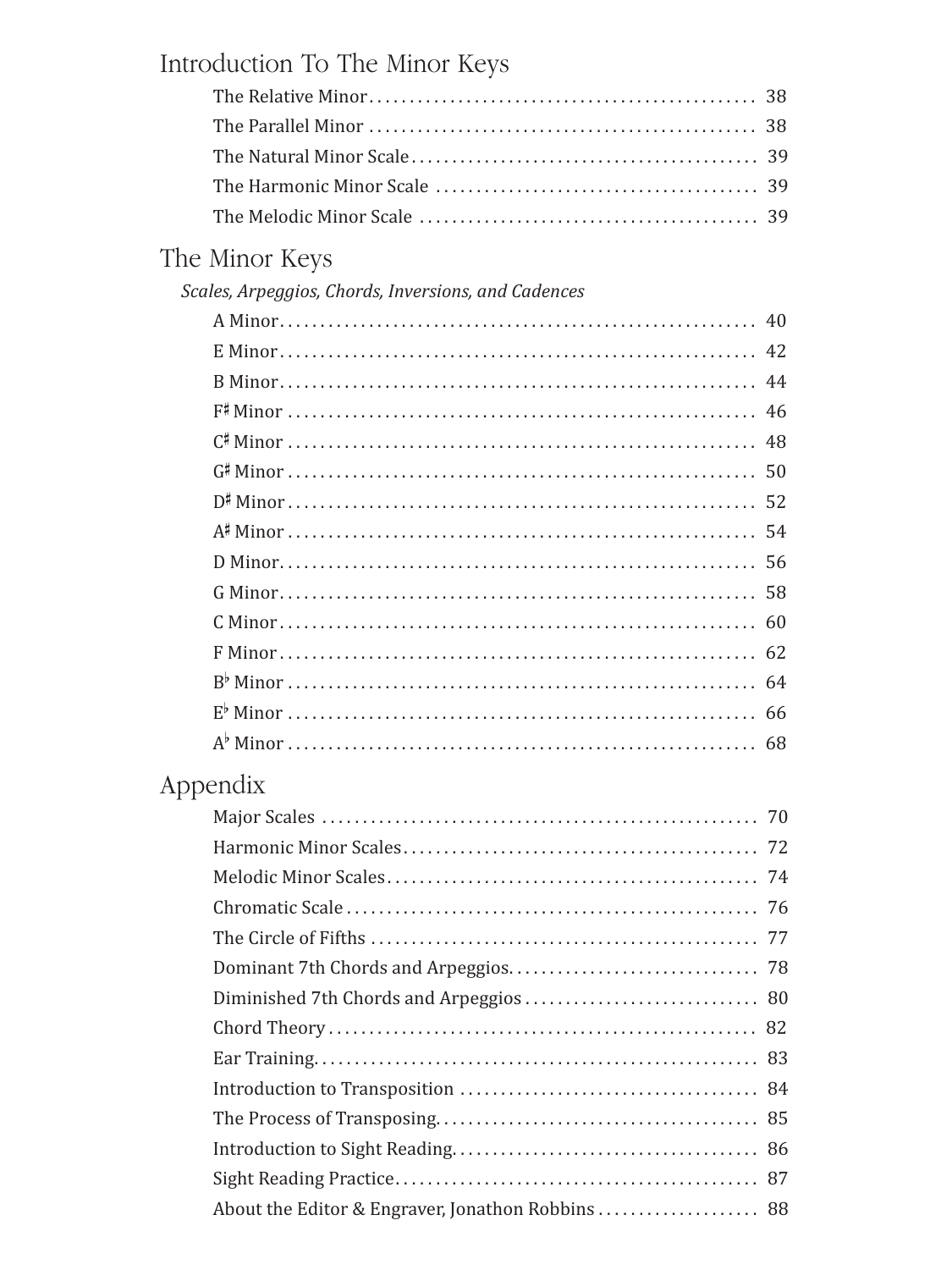### Basic Music Theory

Before we begin practicing through the scales, arpeggios, and cadences on the pages which follow, let's first take a look at some basic music thoery concepts. It would be impossible to have a thorough and complete discussion about music theory in just a few pages, but a fundamental understanding will be very helpful as you continue through the pages of this book. Take the time to familiarize yourself with these concepts before proceedng.

#### Intervals

An INTERVAL is the distance between two notes. Precise placement of intervals make up scales and chords.

A HALF STEP is the shortest distance between two notes. On the keyboard, the distance between any two touching keys is a half step. This may occur between a white key and a black key or between two white keys.

A WHOLE STEP is the distance of two half steps. On the keyboard, a whole step is the distance between any two keys which have exactly one key in between them. This may occur between two white keys, two black keys, or between a white key and a black key.

A MAJOR 3rd is the distance of 4 half steps, while a MINOR 3rd is the distance of 3 half steps. Major and Minor 3rds are the basic building blocks of certain types of CHORDS.

#### Scales

A SCALE is a succession of musical notes separated by half steps, whole steps, or a combination of both.

A MAJOR SCALE is a type of scale with a precise arrangement of half steps and whole steps.

The notes of scale are referred to as DEGREES. The degrees of the major scale have special names.



Sharps, Flats, and Keys

SHARPS and FLATS are placed on the staff at the beginning of each line, which determine the KEY.

The KEY of a piece of music is the scale on which it is based. It is the tonal center of the composition.

Sharps and Flats place at the beginning of each line are known as the KEY SIGNATURE. A key signature may consist of a number of sharps or flats which *must appear in a precise order*, or it may contain no sharps or flats. The number of sharps or flats in the key signature determines the key of that particular composition. Notice that the order of flats is the same as the order of sharps, except in the opposite direction.

> The order of sharps: F# , C# , G# , D# , A# , E# , B# The order of flats:  $B^{\flat}$ ,  $E^{\flat}$ ,  $A^{\flat}$ ,  $D^{\flat}$ ,  $G^{\flat}$ ,  $C^{\flat}$ ,  $F^{\flat}$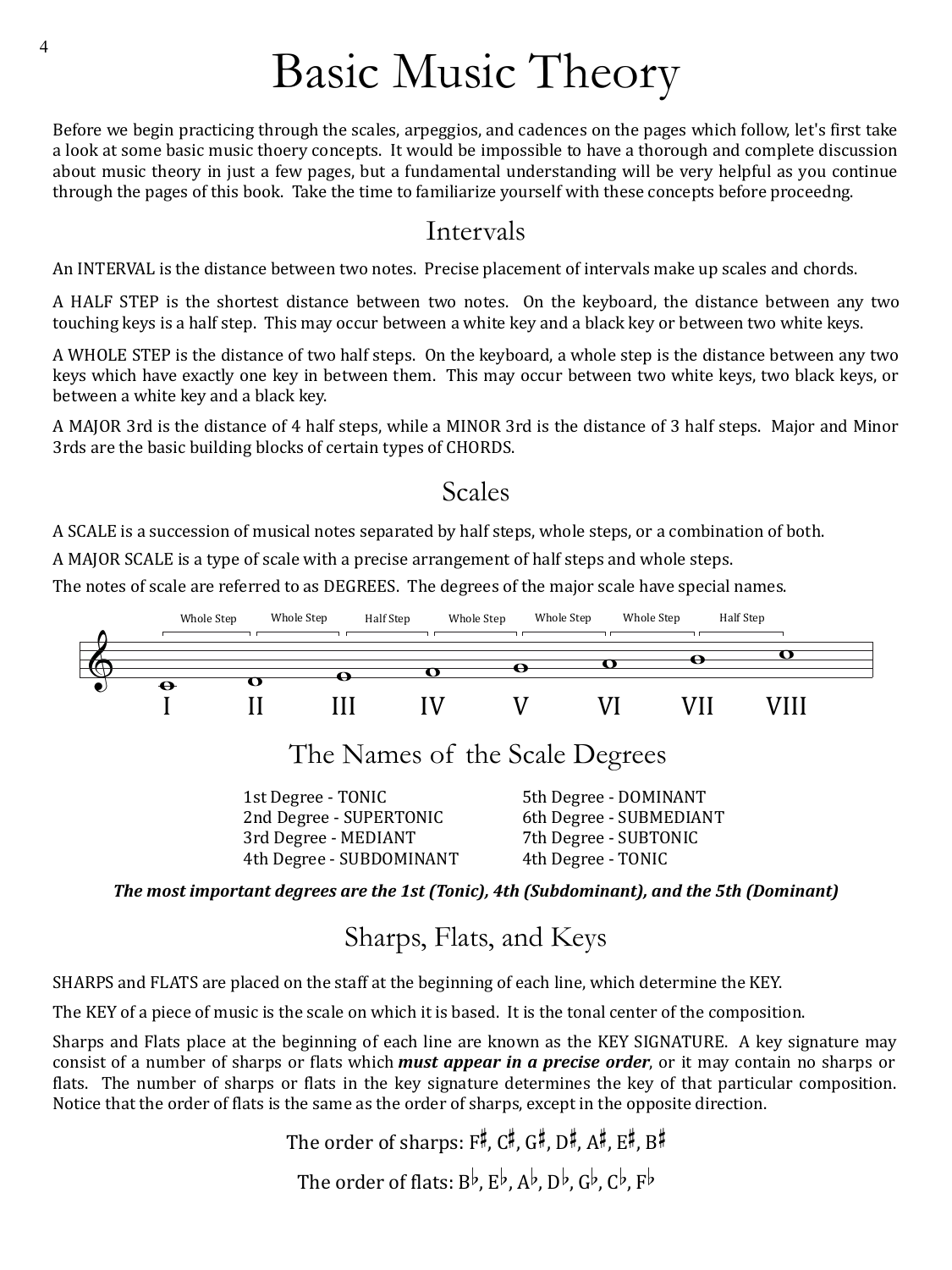### Key Signatures

There are two possible keys for each key signature, a MAJOR KEY and a MINOR KEY. The major and minor keys which share a key signature are called RELATIVE KEYS. A more in depth discussion of relative keys appears later in this book. As we've discussed, a key signature may be blank, or it may contain a number of sharps or flats.

### The Sharp Key Signatures

The major and minor keys for all of the sharp key signatures are shown below.



*A quick way to identify the Major Key from a sharp key signature is to go up one half step from the last sharp.*

The Flat Key Signatures

The major and minor keys for all of the flat key signatures are shown below.



*Except for F Major, the name of a major flat key is the same as the second to last flat in the key signature.*

### Determining Whether a Key is Major or Minor

As you'll discover as you progress through this book, major keys and minor keys, along with the notes and chords associated with them, sound quite different. Pieces in minor keys have what many people describe as a darker or more sombre feel to them. It's very easy to hear, but there are also other ways to determine the type of key.

The Tonic, which is the first degree of the scale on which a composition is based, is the note which is the tonal center of the piece. This note is the first degree of the scale in that key, which may be either major or minor. Most of the time, a song or other composition will end on the tonic note. This note brings a sense of finality or conclusion to the piece. It may not always be the tonic note, but many times it is. By simply looking at the end of the work, it may be possible to determine if the piece is written in the major key or the minor key.

Another clue you may see is in the use of ACCIDENTALS which appear often on specific notes. Accidentals are notes which are altered with a sharp, flat, or natural sign. When you see a sharp or a natural sign on what you would expect to be the fifth degree of the major scale, and this note appears often, it is likely that the piece is written in the minor key. We'll discuss these altered notes, as well, in the section on relative minor keys.

In time, you'll see that it's really not difficult to determine if the key is major or minor. As you practice through the scales, arpeggios, and cadences which follow, we think you'll develop a good ear for hearing the difference.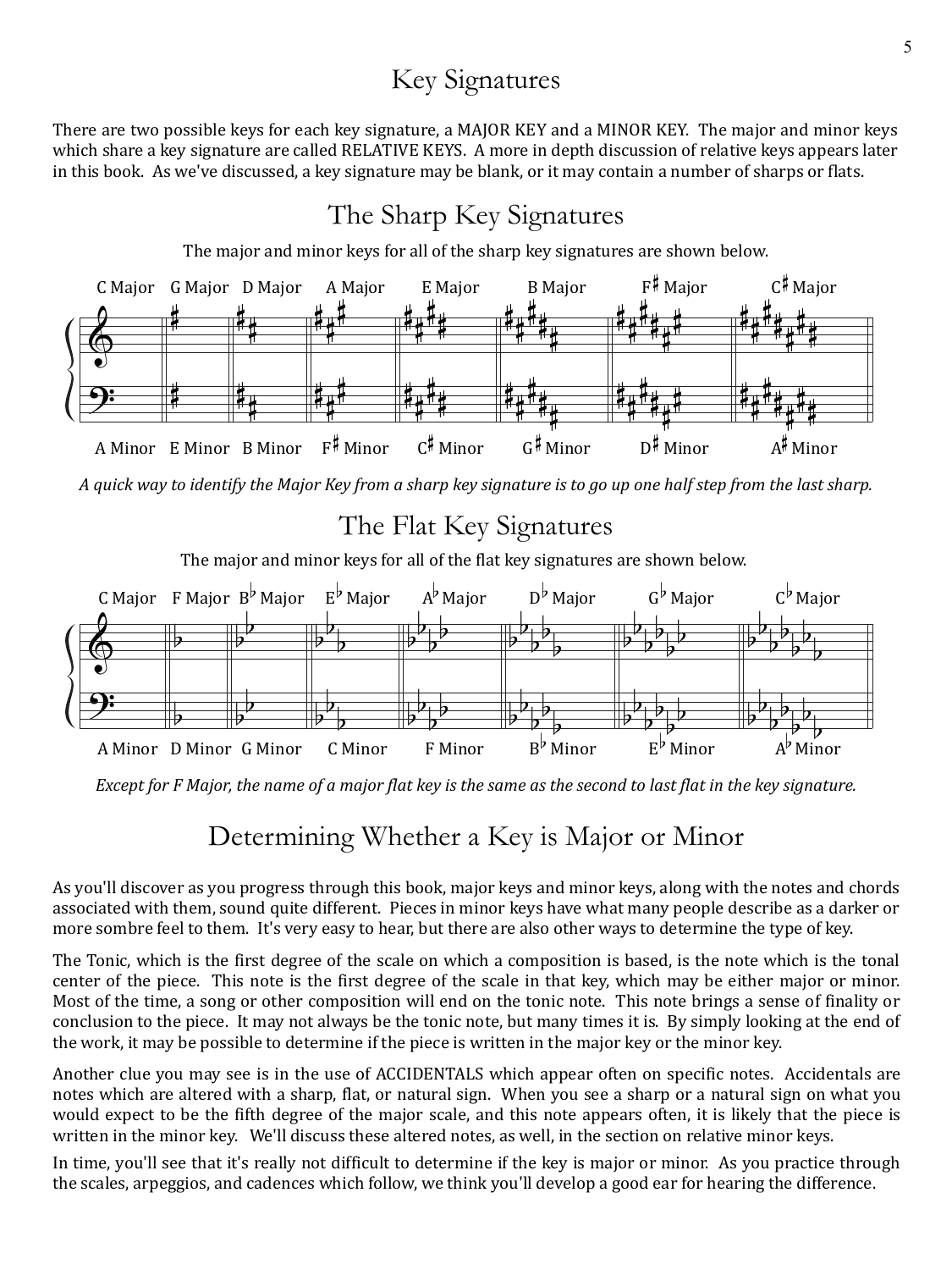## C Major

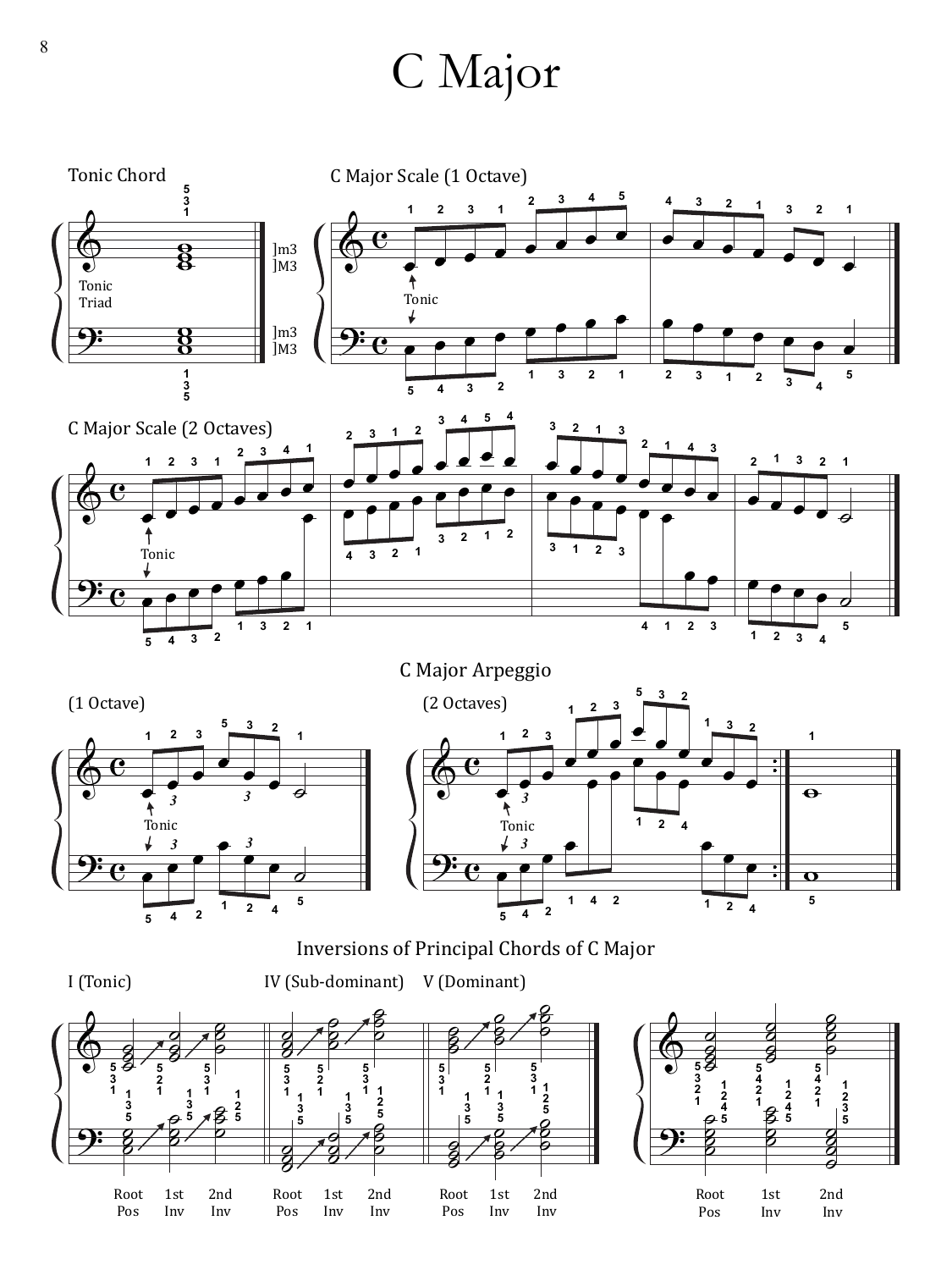Arpeggios in Inversions



Cadences in C Major

![](_page_5_Figure_3.jpeg)

![](_page_5_Figure_4.jpeg)

![](_page_5_Figure_5.jpeg)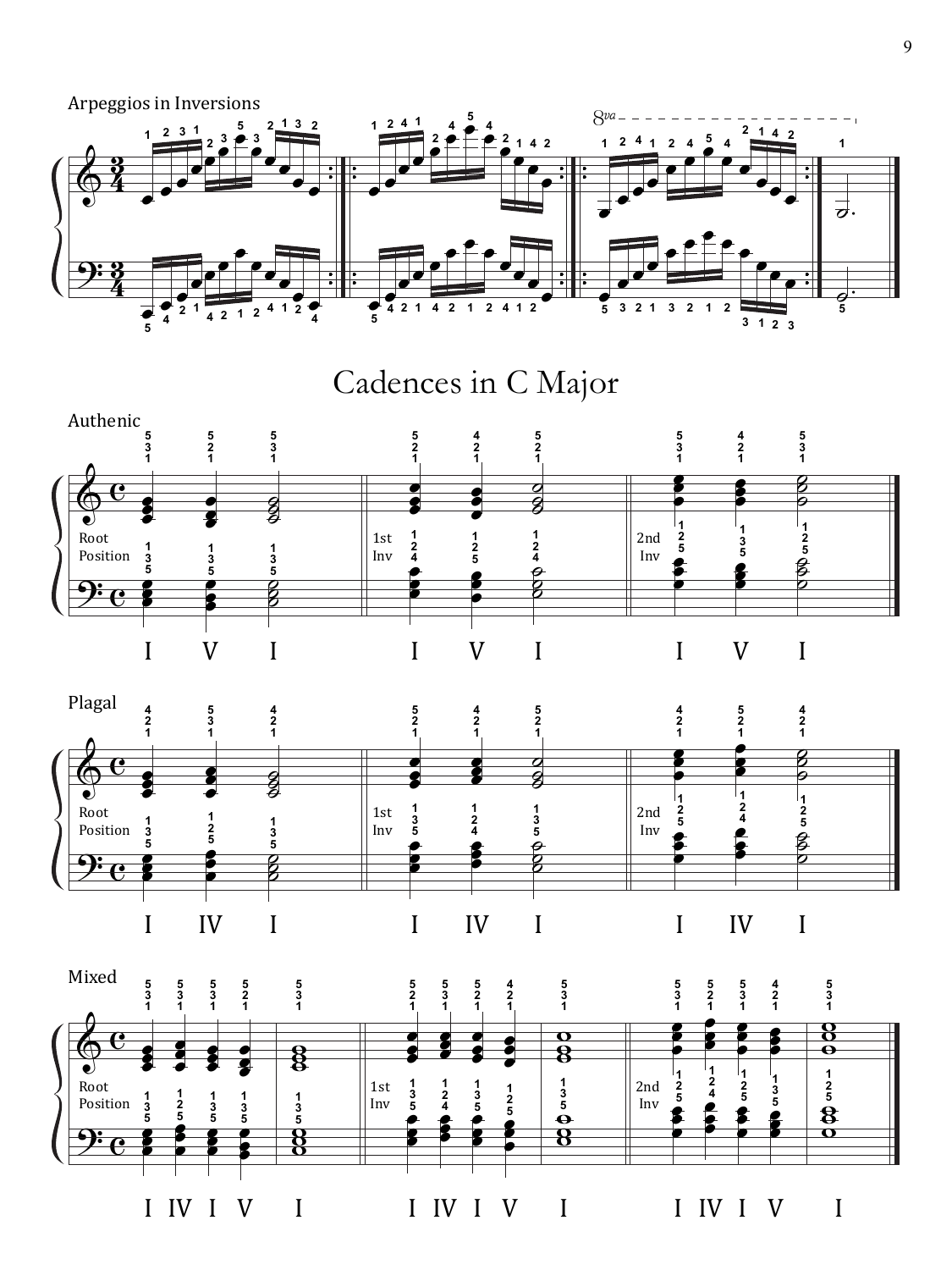# <sup>40</sup> A Minor

Relative Minor of C Major

Tonic Chord

A Harmonic Minor Scale (1 Octave)

![](_page_6_Figure_4.jpeg)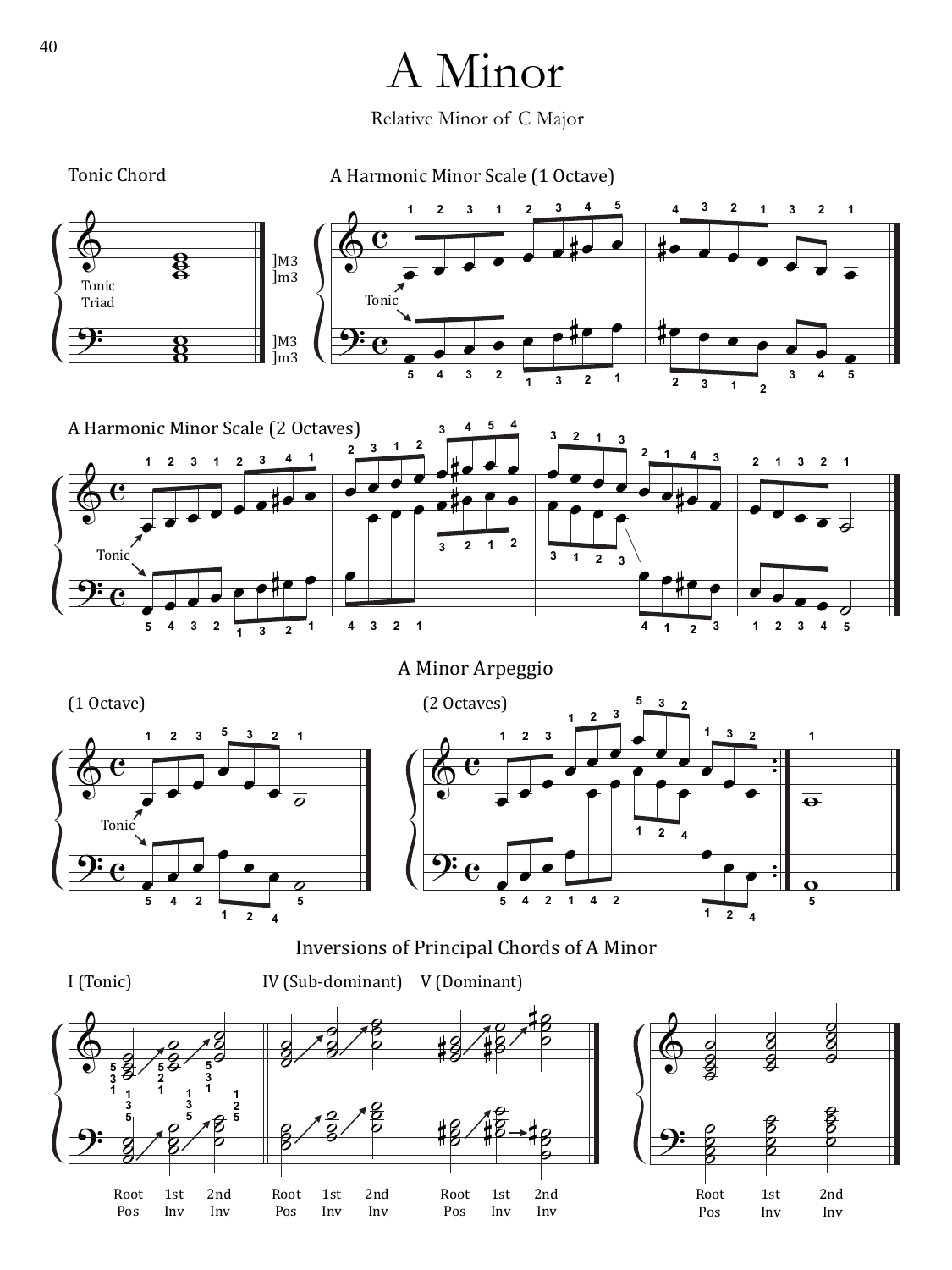Arpeggios in Inversions

![](_page_7_Figure_1.jpeg)

Cadences in A Minor

![](_page_7_Figure_3.jpeg)

![](_page_7_Figure_4.jpeg)

![](_page_7_Figure_5.jpeg)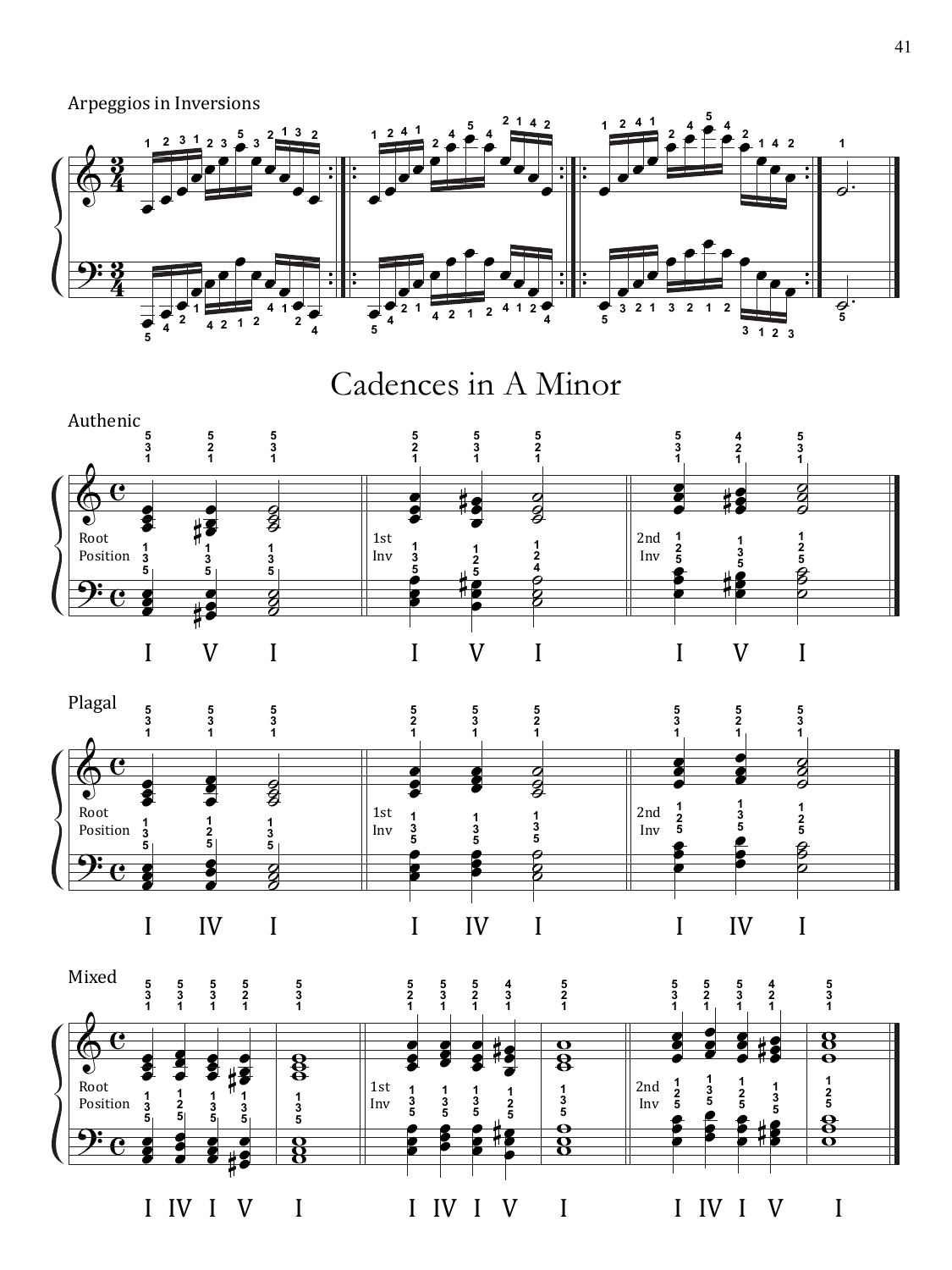### The Circle of Fifths

The CIRCLE OF FIFTHS illustrates the relationship between the Keys. Beginning with the Key of C Major, as we add Sharps to the Key Signature, we see that the new Key is a Fifth *above* the previous Key. For the Flat Keys, the same relationship exists as we remove Flats from the Key Signature until we eventually return to the Key of C. Another way to look at this is to begin with the C Major Scale. The 5th Note (or, "DEGREE") of that scale is G, which is the next Key in the Circle. The 5th Degree of that Key is D, which is the next Key in the Circle. In the other direction, each new Key is a Fifth *below* the previous as we add Flats or remove Sharps.

*(The Relative Minor of each key in the circle is shown below each of the key signatures)*

![](_page_8_Figure_3.jpeg)